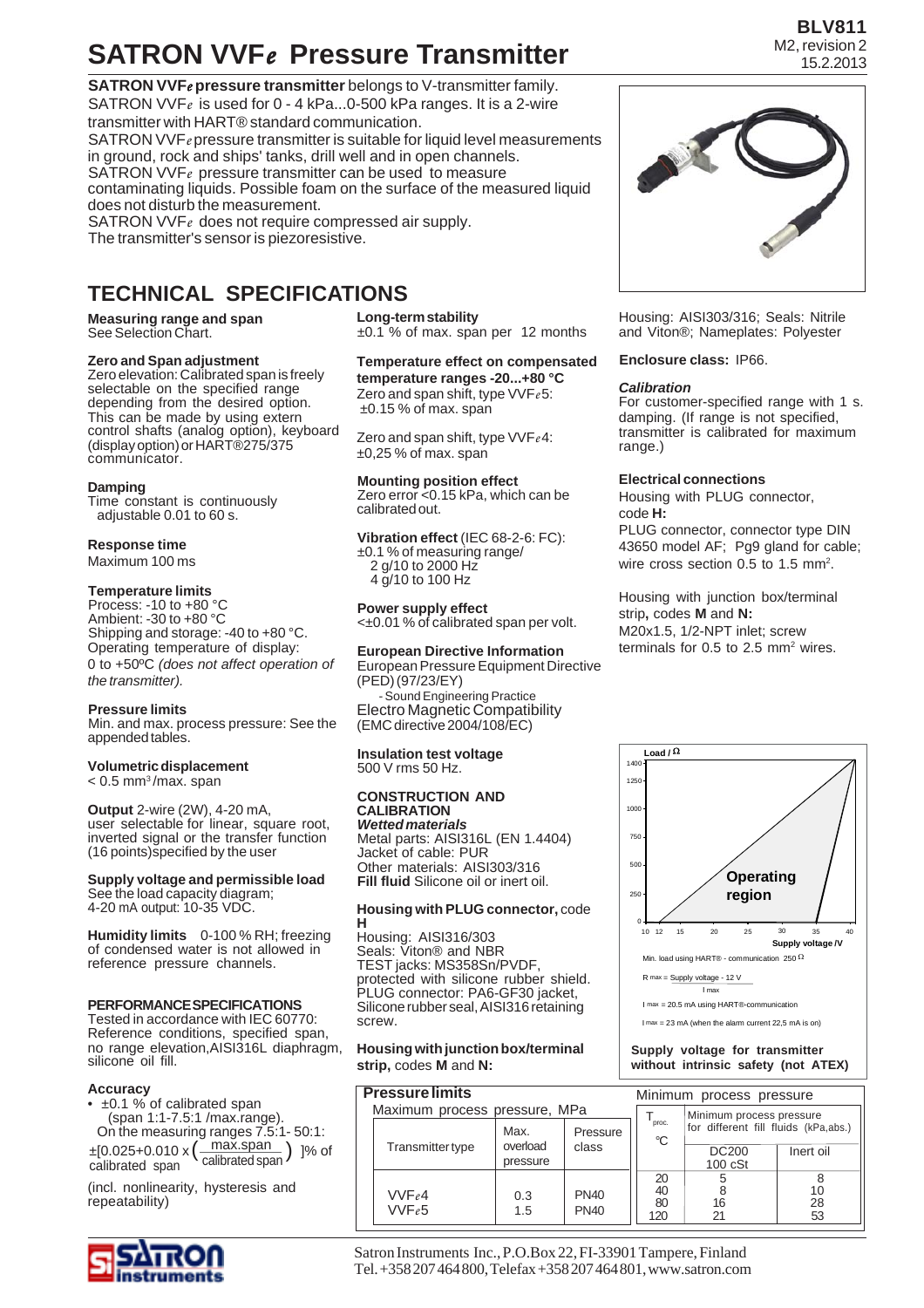## **BLV811 SATRON VVF***e* Pressure Transmitter 15.2.2013

#### **Weight**

| Transmitter |  |
|-------------|--|

| - with housing type H | $: 0, 9$ kg |
|-----------------------|-------------|
| - with housing type M | : 1,4 kg    |
| - with housing type N | $: 1, 5$ kg |

#### **Product Certifications**

**European Directive Information**

#### **Electro Magnetic Compatibility (EMC directive 2004/108/EC)** All pressure transmitters

#### **Atex Directive (94/9/EC)**

Satron Instruments Inc. complies with the ATEX Directive.

#### **European Pressure Equipment Directive (PED) (97/ 23/EC)**

All Pressure Transmitters : - Sound Engineering Practice

#### **Hazardous Locations Certifications**

#### **European Certifications**

ATEX Intrinsic Safety

Certification No. : DNV-2007-OSL-ATEX- 1346X

 $\langle \mathbf{\mathcal{E}} \mathbf{x} \rangle$  II 1 GD T135°C EEx ia II C T4 -20°C  $\leq$  Tamb  $\leq$  50°C  $\langle \mathbf{\mathcal{E}_{\mathbf{X}}} \rangle$  II 2 GD T135°C EEx ia II C T4 -20°C  $\leq$  Tamb  $\leq$  50°C

- Input Parameters :
- $U_i = 28$  V l<sub>i</sub> = 93 mA  $P_i = 0.651 W$  $\mathrm{C_{i}}$  = 5 nF  $L_i = 0.2$  mH

**Special Conditions for Safe Use (X) :**

The enclosure with plastic window and the plastic DIN43650 connector must not be installed in potentially explosive atmosphere requiring category 1 apparatus.

The non-conducting surface of the sensor element may be charged by the flow of non-conducting media, so there may be electrostatic hazard with IIC-gases. These units should be marked 2 GD. The equipment shall be installed and connected according to the manufacturers instructions.



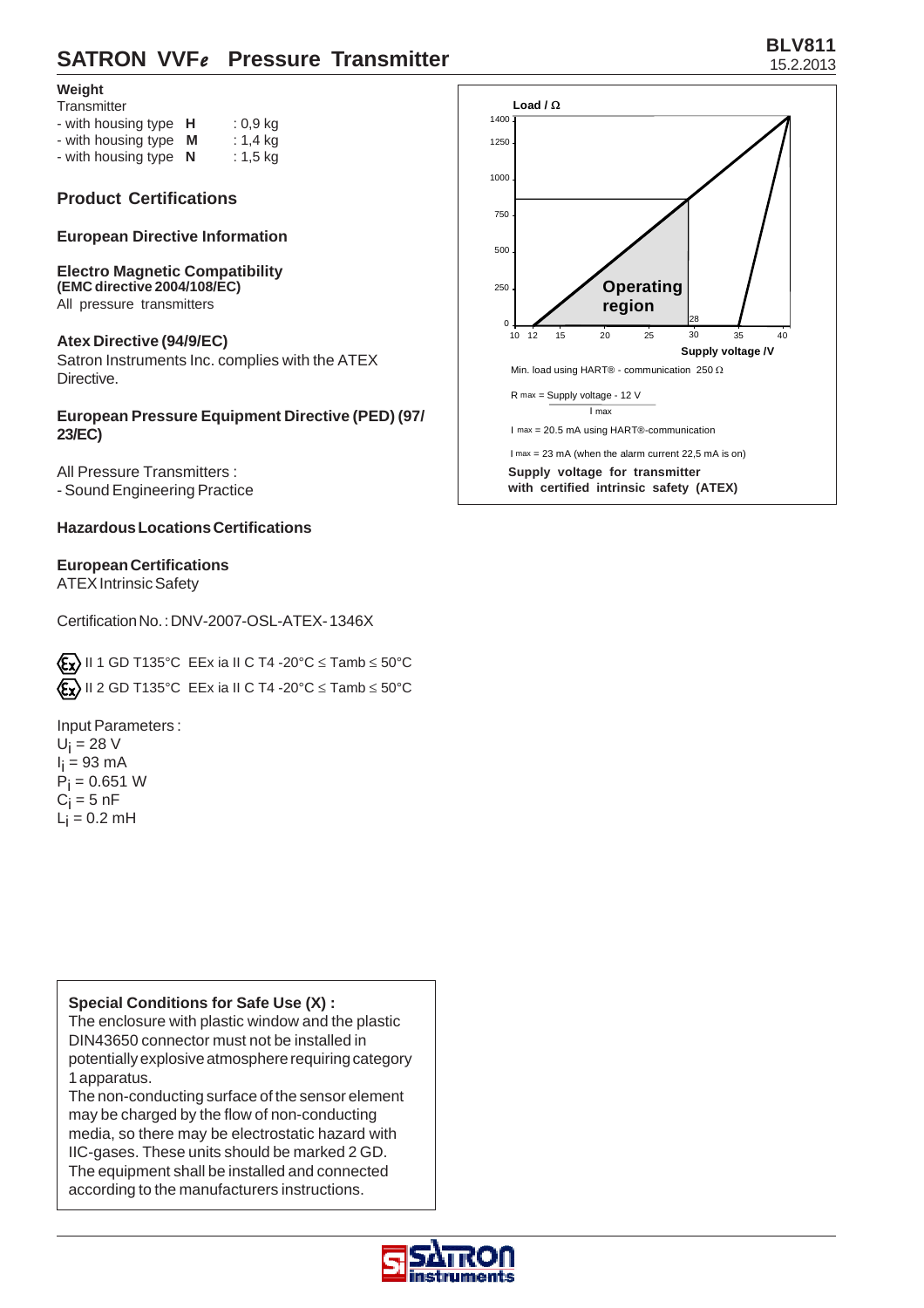# **SATRON VVFe** Pressure Transmitter **BLV811**



truments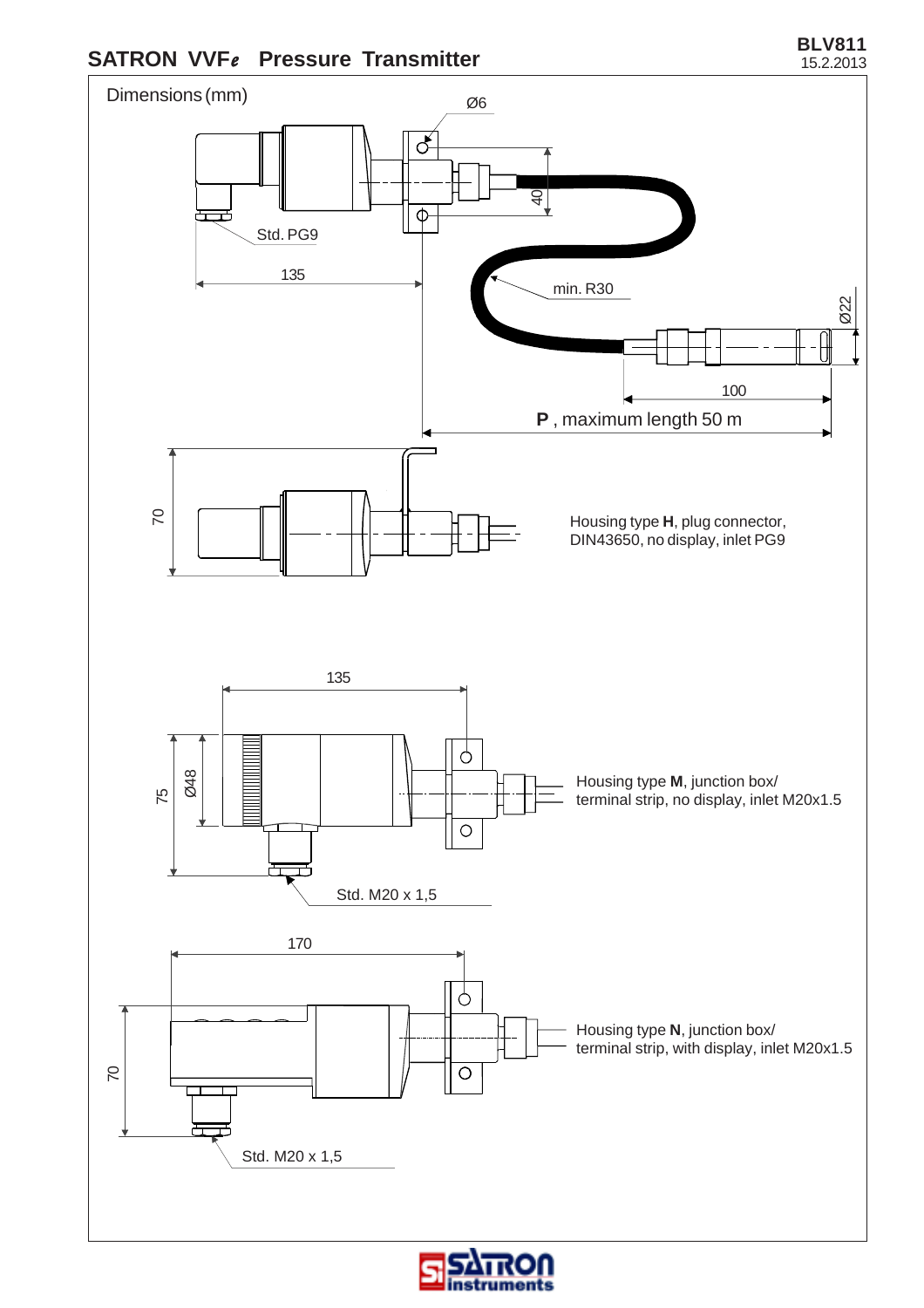

**BLV811**





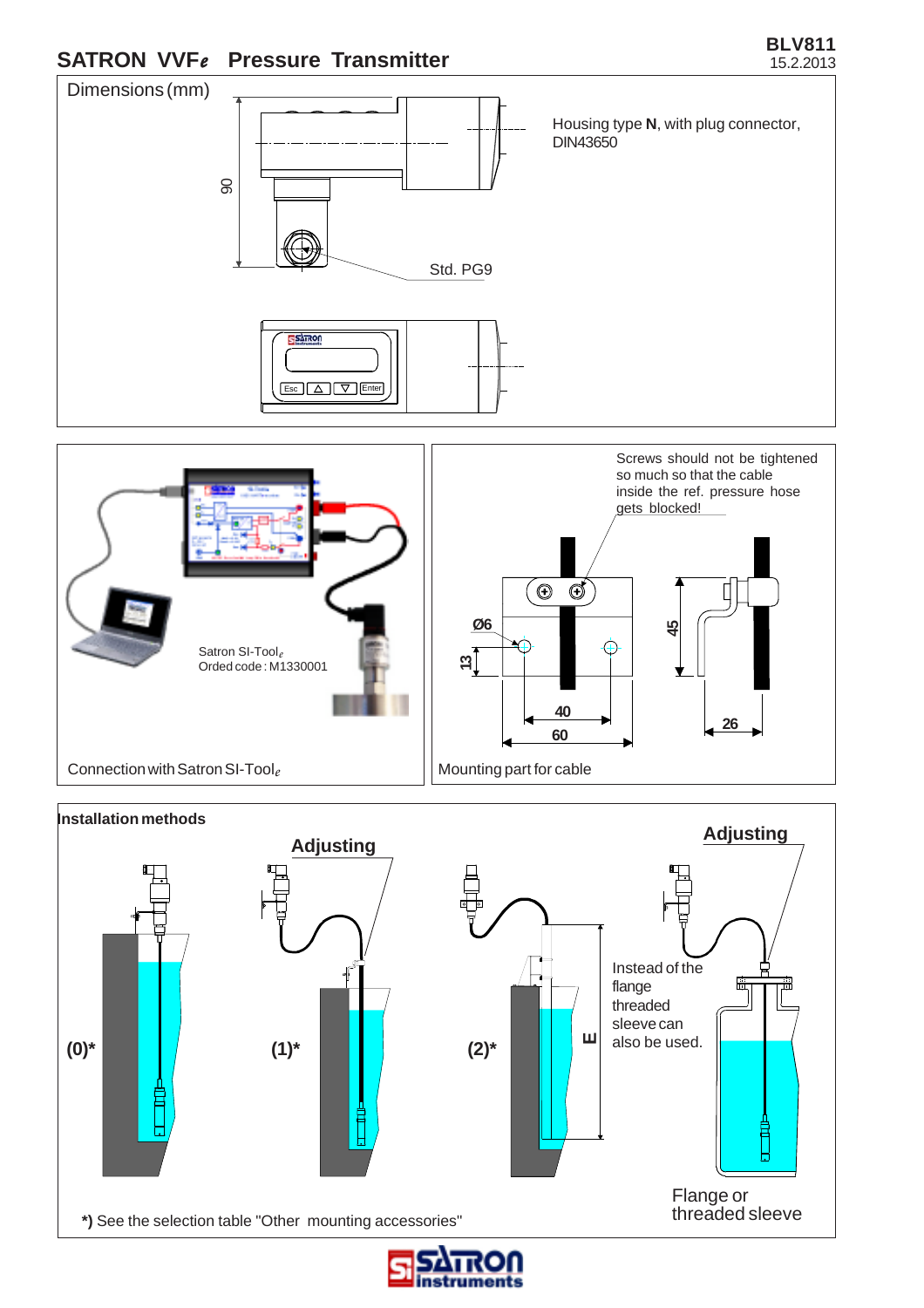# **SATRON VVF***e* **Pressure Transmitter BLV811**











#### **Housing with display, code N**

#### Keyboard :

 $\blacktriangle$  $\overline{\blacktriangledown}$ 

- Esc = Press **Esc** move back towards the top of the main menu.
	- = Use the **UP** arrow key to move up on the current menu level
	- or to increase the selected parameter value.
	- = Use the **DOWN** arrow key to move down on the current menu level or to decrease the selected parameter value.
- Enter = Press **ENTER** to move to a lower level in a menu or to accept<br>a command or parameter value.